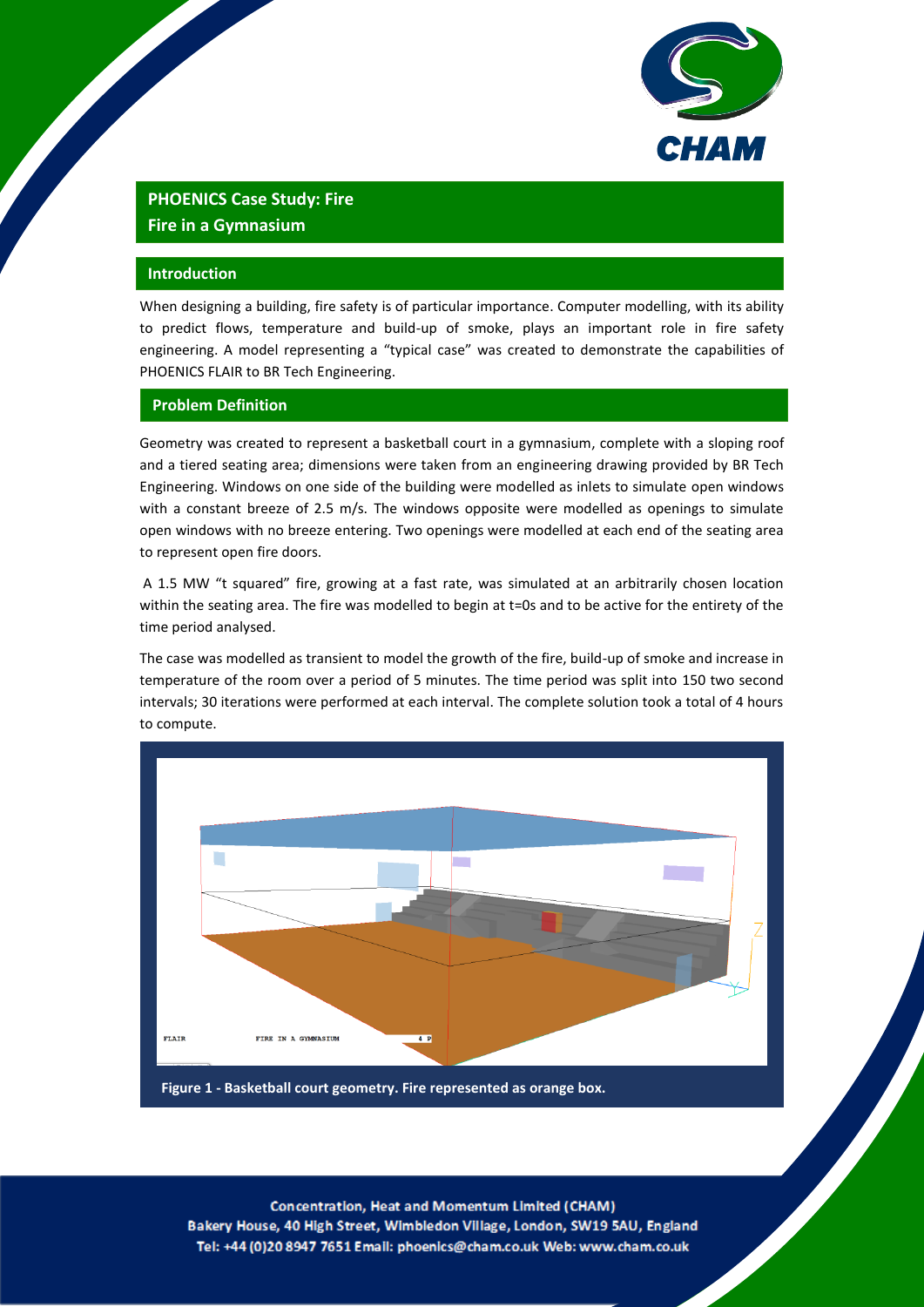#### **Results**

Figure 2 shows temperature contours across the floor of the seated area after a period of 5 minutes. The temperature in the region which people are seated does not rise above approximately  $45^{\circ}$ C approximately and is, in fact, significantly lower across most parts of that area. Higher up, however, in a region in which smoke builds, temperatures reach in excess of 76°C. There is no significant change in the temperature at the floor.



Figure 3 shows 8 velocity streamlines originating from points located at equal intervals on a circle located above the fire; these streamlines were plotted after five minutes. It can be seen that flow rises above the fire and, due to convection, flows along the ceiling. Some of the flow leaves the domain via an open window; this suggests smoke would leave the room via this window.



Figure 4 shows an iso-surface of visibility (set to 2.5m) for light emitting objects after 5 minutes; this parameter is directly related to the build-up of smoke. Having analysed this parameter at each time step it could be seen that smoke build-up increases with time; this suggests that open windows and doors alone do not provide adequate ventilation in case of a fire.